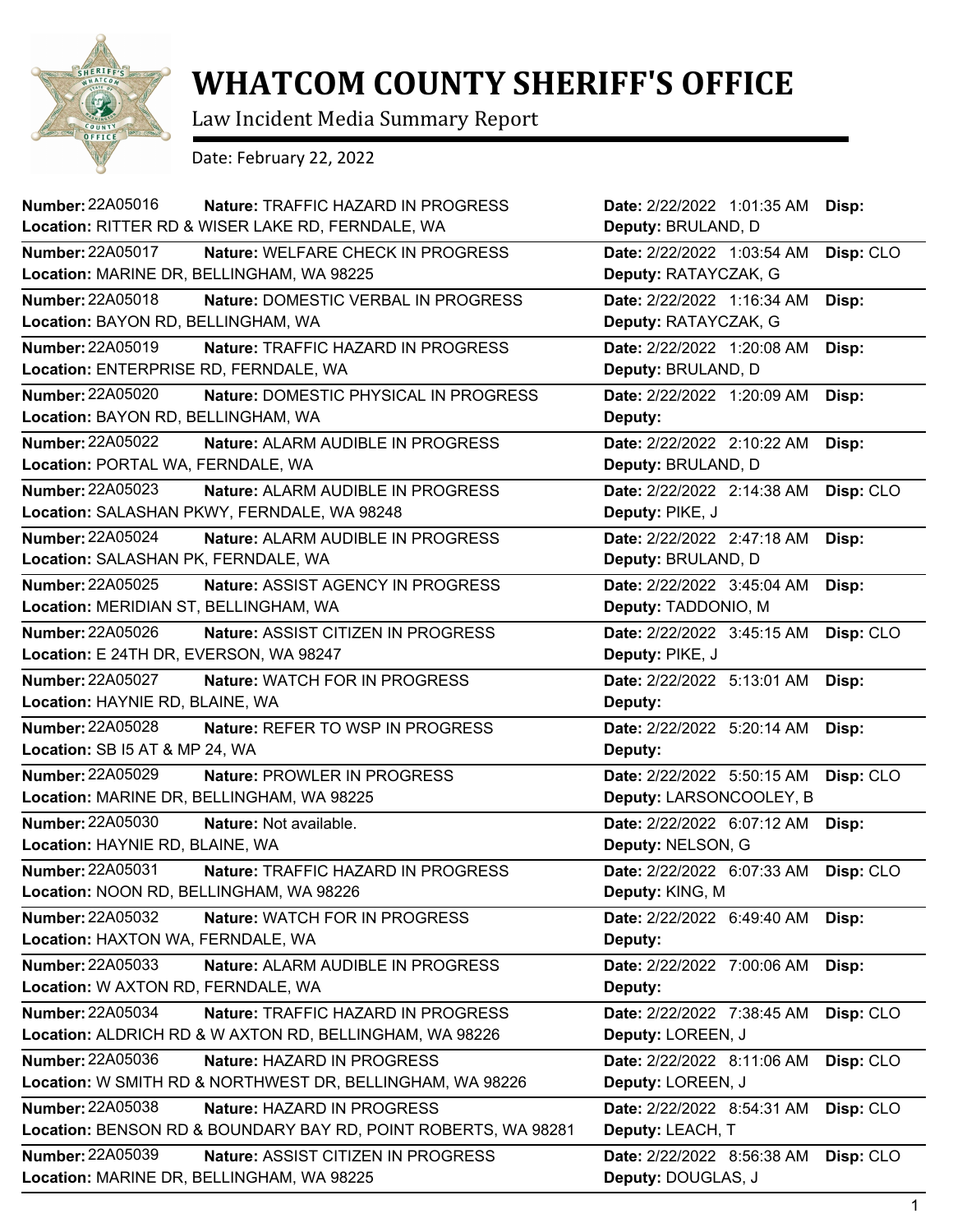| <b>Number: 22A05040</b>                               | Nature: ASSIST AGENCY IN PROGRESS         | Date: 2/22/2022 9:23:20 AM            | Disp: CLO |
|-------------------------------------------------------|-------------------------------------------|---------------------------------------|-----------|
| Location: E BADGER RD, LYNDEN, WA 98264               |                                           | Deputy: DAMON, T                      |           |
| <b>Number: 22A05041</b>                               | Nature: REFER TO WSP IN PROGRESS          | Date: 2/22/2022 9:24:41 AM            | Disp:     |
| Location: E BADGER RD, WA                             |                                           | Deputy:                               |           |
| <b>Number: 22A05042</b>                               | Nature: ASSIST AGENCY IN PROGRESS         | Date: 2/22/2022 9:27:01 AM            | Disp: CLO |
| Location: E BADGER RD, LYNDEN, WA 98264               |                                           | Deputy: DAMON, T                      |           |
| <b>Number: 22A05043</b>                               | Nature: CIVIL PROBLEM COLD CALL           | Date: 2/22/2022 9:38:42 AM            | Disp: CLO |
| Location: CAGEY RD, BELLINGHAM, WA 98226              |                                           | Deputy: LOREEN, J                     |           |
| <b>Number: 22A05044</b>                               | Nature: VEHICLE ABANDONED IN PROGRESS     | Date: 2/22/2022 9:44:05 AM            | Disp: CLO |
| Location: BIRCH BAY LYNDEN RD, BLAINE, WA 98230       |                                           | Deputy: SMITH, A                      |           |
| Number: 22A05045                                      | Nature: VEHICLE ABANDONED IN PROGRESS     | Date: 2/22/2022 10:13:14 AM Disp:     |           |
| Location: YEW STREET RD, BELLINGHAM, WA               |                                           | Deputy: MOYES, K                      |           |
| Number: 22A05046                                      | Nature: ASSIST CITIZEN IN PROGRESS        | Date: 2/22/2022 10:14:59 AM Disp:     |           |
| Location: DEER CREEK DR, FERNDALE, WA                 |                                           | Deputy: LOREEN, J                     |           |
| Number: 22A05048                                      | Nature: HAZARD IN PROGRESS                | Date: 2/22/2022 10:31:22 AM Disp:     |           |
| Location: BIRCH BAY LYNDEN RD & PORTAL WA, BLAINE, WA |                                           | Deputy:                               |           |
| <b>Number: 22A05049</b>                               | Nature: THREAT COLD CALL                  | Date: 2/22/2022 10:32:09 AM Disp: CLO |           |
| Location: MT BAKER HWY, EVERSON, WA 98247             |                                           | Deputy: COLLINS, B                    |           |
| Number: 22A05050                                      | Nature: HULK VEHICLE IN PROGRESS          | Date: 2/22/2022 10:42:59 AM Disp:     |           |
| Location: PORTAL WA, CUSTER, WA                       |                                           | Deputy: MOYES, K                      |           |
| Number: 22A05051                                      | <b>Nature: ASSIST CITIZEN IN PROGRESS</b> | Date: 2/22/2022 10:49:49 AM Disp:     |           |
| Location: SPUR VALLEY CT, MAPLE FALLS, WA             |                                           | Deputy: KING, M                       |           |
| Number: 22A05052                                      | Nature: BURGLARY COLD CALL                | Date: 2/22/2022 10:44:08 AM Disp: CLO |           |
| Location: MT BAKER HWY, BELLINGHAM, WA 98226          |                                           | Deputy: BOYD, M                       |           |
| Number: 22A05055                                      | Nature: DOMESTIC ORDER VIOL COLD CALL     | Date: 2/22/2022 11:10:46 AM Disp: CLO |           |
| Location: MT BAKER HWY, NATIONAL FOREST, WA 98244     |                                           | Deputy: DAMON, T                      |           |
| <b>Number: 22A05057</b>                               | Nature: ASSIST CITIZEN IN PROGRESS        | Date: 2/22/2022 11:46:56 AM Disp: CLO |           |
| Location: TATLOW LN, FERNDALE, WA 98248               |                                           | Deputy: SMITH, A                      |           |
| Number: 22A05058                                      | Nature: WATCH FOR IN PROGRESS             | Date: 2/22/2022 12:16:45 PM Disp:     |           |
| Location: HILLARD RD, DEMING, WA                      |                                           | <b>Deputy:</b>                        |           |
| <b>Number: 22A05059</b>                               | Nature: WHATCOMM RECORD IN PROGRESS       | Date: 2/22/2022 12:17:47 PM Disp:     |           |
| Location: CUSTER SCHOOL RD, CUSTER, WA                |                                           | Deputy:                               |           |
| <b>Number: 22A05060</b>                               | Nature: ALARM AUDIBLE IN PROGRESS         | Date: 2/22/2022 12:32:57 PM Disp:     |           |
| Location: DOGWOOD DR, MAPLE FALLS, WA                 |                                           | Deputy: KING, M                       |           |
| Number: 22A05061                                      | Nature: HULK VEHICLE IN PROGRESS          | Date: 2/22/2022 12:38:04 PM Disp: CLO |           |
| Location: GUIDE MERIDIAN, BELLINGHAM, WA 98226        |                                           | Deputy: OSBORN, D                     |           |
| Number: 22A05063                                      | Nature: WATCH FOR IN PROGRESS             | Date: 2/22/2022 12:47:04 PM Disp:     |           |
| Location: SIPER RD, EVERSON, WA                       |                                           | Deputy:                               |           |
| <b>Number: 22A05064</b>                               | Nature: WHATCOMM RECORD IN PROGRESS       | Date: 2/22/2022 12:53:17 PM Disp:     |           |
| Location: MT BAKER HW, DEMING, WA                     |                                           | Deputy:                               |           |
| Number: 22A05066                                      | Nature: HULK VEHICLE IN PROGRESS          | Date: 2/22/2022 1:12:37 PM            | Disp: CLO |
| Location: SHIPYARD RD, BLAINE, WA 98230               |                                           | Deputy: OSBORN, D                     |           |
| Number: 22A05067                                      | Nature: WATCH FOR IN PROGRESS             | Date: 2/22/2022 1:12:09 PM            | Disp:     |
| Location: BENNETT DR & MARINE DR, BELLINGHAM, WA      |                                           | Deputy:                               |           |
| <b>Number: 22A05068</b>                               | <b>Nature: WATCH FOR IN PROGRESS</b>      | Date: 2/22/2022 1:14:24 PM            | Disp:     |
| Location: S CHURCH RD, FERNDALE, WA                   |                                           | Deputy:                               |           |
| <b>Number: 22A05069</b>                               | Nature: HAZARD IN PROGRESS                | Date: 2/22/2022 1:19:58 PM            | Disp:     |
| Location: N ENTERPRISE RD, FERNDALE, WA               |                                           | Deputy: DOUGLAS, J                    |           |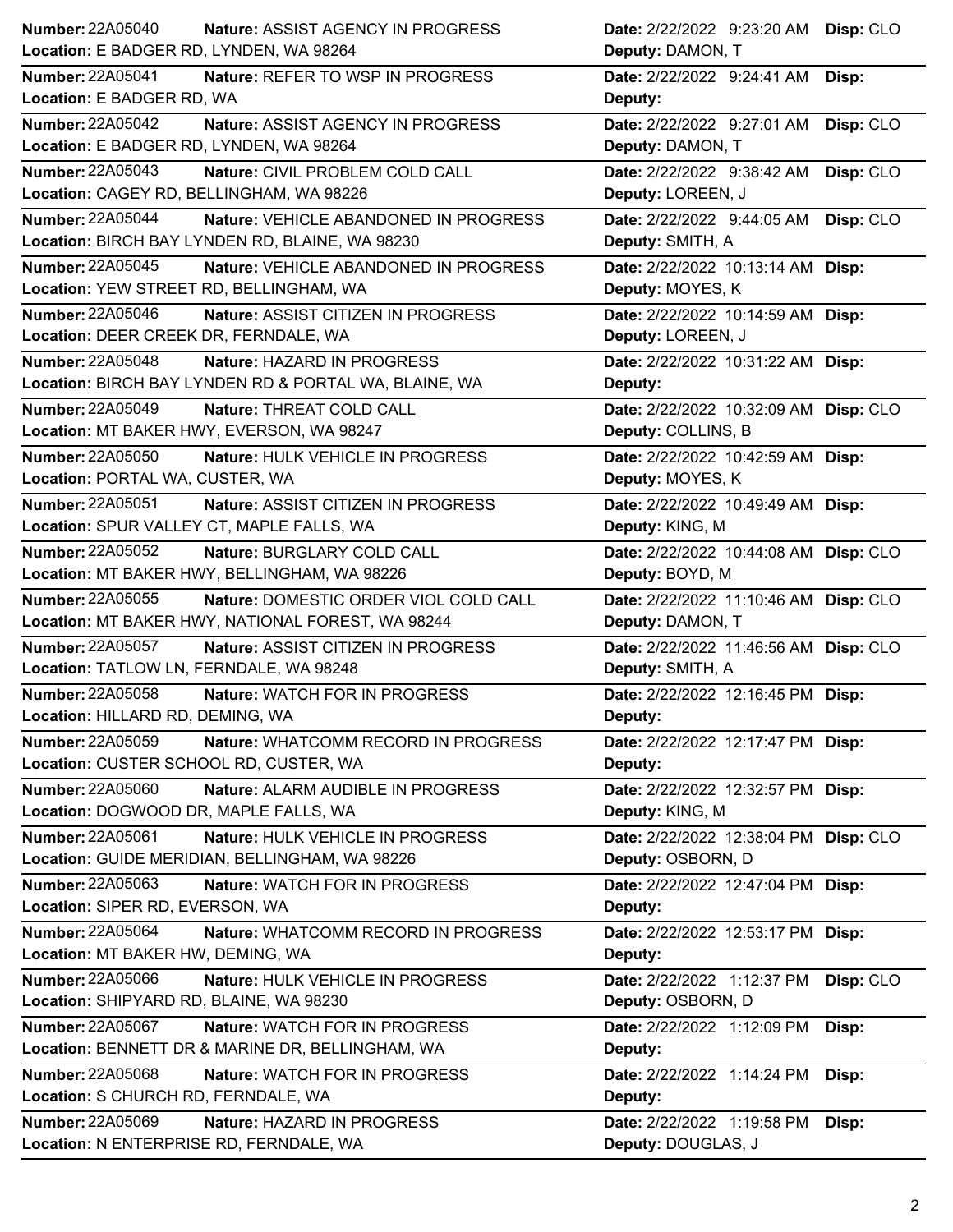| <b>Number: 22A05070</b>                   | <b>Nature: TRAFFIC HAZARD IN PROGRESS</b>                       | Date: 2/22/2022 1:24:12 PM | Disp:     |
|-------------------------------------------|-----------------------------------------------------------------|----------------------------|-----------|
| Location:                                 |                                                                 | Deputy: SMITH, A           |           |
| <b>Number: 22A05072</b>                   | Nature: TRAFFIC HAZARD IN PROGRESS                              | Date: 2/22/2022 1:32:07 PM | Disp:     |
|                                           | Location: BIRCH POINT RD & SEMIAHMOO DR, BLAINE, WA             | Deputy:                    |           |
| <b>Number: 22A05074</b>                   | Nature: TROUBLE W/SUBJECT IN PROGRESS                           | Date: 2/22/2022 1:49:08 PM | Disp:     |
|                                           | Location: MITCHELL WAY, BELLINGHAM, WA 98226                    | Deputy: LOREEN, J          |           |
| <b>Number: 22A05075</b>                   | Nature: ASSIST AGENCY IN PROGRESS                               | Date: 2/22/2022 1:50:53 PM | Disp: CLO |
| Location: GRAND AVE, BELLINGHAM, WA 98225 |                                                                 | Deputy: BAUMAN, L          |           |
| Number: 22A05076                          | Nature: SEX OFFENDER REGISTRATION                               | Date: 2/22/2022 1:56:20 PM | Disp: CLO |
| Location: BLAINE RD, BLAINE, WA 98230     |                                                                 | Deputy: OSBORN, D          |           |
| Number: 22A05077                          | Nature: THEFT COLD CALL                                         | Date: 2/22/2022 2:05:34 PM | Disp: CLO |
| Location: SLATER RD, BELLINGHAM, WA 98226 |                                                                 | Deputy: DOUGLAS, J         |           |
| <b>Number: 22A05078</b>                   | Nature: SEX OFFENDER REGISTRATION                               | Date: 2/22/2022 2:07:10 PM | Disp: CLO |
| Location: BLAINE RD, BLAINE, WA 98230     |                                                                 | Deputy: OSBORN, D          |           |
| <b>Number: 22A05081</b>                   | Nature: ASSIST CITIZEN IN PROGRESS                              | Date: 2/22/2022 2:12:13 PM | Disp:     |
| Location: GULF RD, POINT ROBERTS, WA      |                                                                 | Deputy: LEACH, T           |           |
| Number: 22A05083                          | Nature: HAZARD IN PROGRESS                                      | Date: 2/22/2022 3:05:54 PM | Disp: CLO |
|                                           | Location: BENSON RD & BOUNDARY BAY RD, POINT ROBERTS, WA 98281  | Deputy: LEACH, T           |           |
| Number: 22A05085                          | Nature: TRAFFIC PROBLEM IN PROGRESS                             | Date: 2/22/2022 3:17:09 PM | Disp: CLO |
|                                           | Location: SHAMROCK RD & GOLDEN VALLEY DR, MAPLE FALLS, WA 98266 | Deputy: OSBORN, D          |           |
| <b>Number: 22A05088</b>                   | <b>Nature: SERVE PAPERS IN PROGRESS</b>                         | Date: 2/22/2022 3:45:00 PM | Disp: INF |
|                                           | Location: SAMISH WAY, BELLINGHAM, WA 98229                      | Deputy: BOYD, M            |           |
| Number: 22A05089                          | Nature: SUBJECT STOP                                            | Date: 2/22/2022 4:01:52 PM | Disp: CLO |
|                                           | Location: MT BAKER HWY, EVERSON, WA 98247                       | Deputy: JAMES, J           |           |
| <b>Number: 22A05090</b>                   | Nature: REFER TO OTHER AGENCY IN PROGR                          | Date: 2/22/2022 4:10:50 PM | Disp:     |
|                                           | Location: BIRCH BAY LYNDEN RD & PORTAL WA, BLAINE, WA           | Deputy:                    |           |
| <b>Number: 22A05092</b>                   | Nature: SUSPICIOUS CIRCUMSTANCES COLD                           | Date: 2/22/2022 4:37:31 PM | Disp: CLO |
|                                           | Location: SILVER LAKE RD, MAPLE FALLS, WA 98266                 | Deputy: JAMES, J           |           |
| <b>Number: 22A05093</b>                   | Nature: CIVIL PROBLEM COLD CALL                                 | Date: 2/22/2022 4:51:28 PM | Disp: CLO |
| Location: BENSON RD, LYNDEN, WA 98264     |                                                                 | Deputy: JAMES, J           |           |
| <b>Number: 22A05094</b>                   | Nature: FRAUD COLD CALL                                         | Date: 2/22/2022 5:41:36 PM | Disp:     |
|                                           | Location: BIRCH BAY LYNDEN RD, CUSTER, WA                       | Deputy: RATAYCZAK, G       |           |
| Number: 22A05095                          | Nature: WELFARE CHECK IN PROGRESS                               | Date: 2/22/2022 5:56:34 PM | Disp:     |
| Location: MERLE PL, BLAINE, WA            |                                                                 | Deputy: RATAYCZAK, G       |           |
| <b>Number: 22A05096</b>                   | Nature: ALARM AUDIBLE IN PROGRESS                               | Date: 2/22/2022 5:54:51 PM | Disp:     |
| Location: BRIDGE WA, BLAINE, WA           |                                                                 | Deputy: LINDERMAN, K       |           |
| <b>Number: 22A05097</b>                   | Nature: ASSAULT SIMPLE COLD CALL                                | Date: 2/22/2022 6:00:14 PM | Disp: INF |
|                                           | Location: W LAUREL RD, BELLINGHAM, WA 98226                     | Deputy: STAFFORD, M        |           |
| <b>Number: 22A05100</b>                   | Nature: REQUEST FOR LAW ENFORCEMENT                             | Date: 2/22/2022 6:19:10 PM | Disp: CLO |
| Location: IMHOF RD, FERNDALE, WA 98248    |                                                                 | Deputy: OSBORN, D          |           |
| <b>Number: 22A05101</b>                   | Nature: FOLLOW UP                                               | Date: 2/22/2022 6:31:11 PM | Disp: CLO |
|                                           | Location: BENNETT DR, BELLINGHAM, WA 98225                      | Deputy: OSBORN, D          |           |
| Number: 22A05102                          | Nature: VEHICLE PROWL COLD CALL                                 | Date: 2/22/2022 4:47:50 PM | Disp: CLO |
| Location: LOCUST RD, BELLINGHAM, WA 98225 |                                                                 | Deputy: BOYD, M            |           |
| <b>Number: 22A05103</b>                   | Nature: SECURITY CHECK IN PROGRESS                              | Date: 2/22/2022 6:52:31 PM | Disp:     |
| Location: WINDWARD DR, BELLINGHAM, WA     |                                                                 | Deputy: ANDERS, J          |           |
| <b>Number: 22A05104</b>                   | Nature: NEIGHBORHOOD DISPUTE IN PROGRE                          | Date: 2/22/2022 7:13:10 PM | Disp: CLO |
| Location: NOON RD, EVERSON, WA 98247      |                                                                 | Deputy: OSBORN, D          |           |